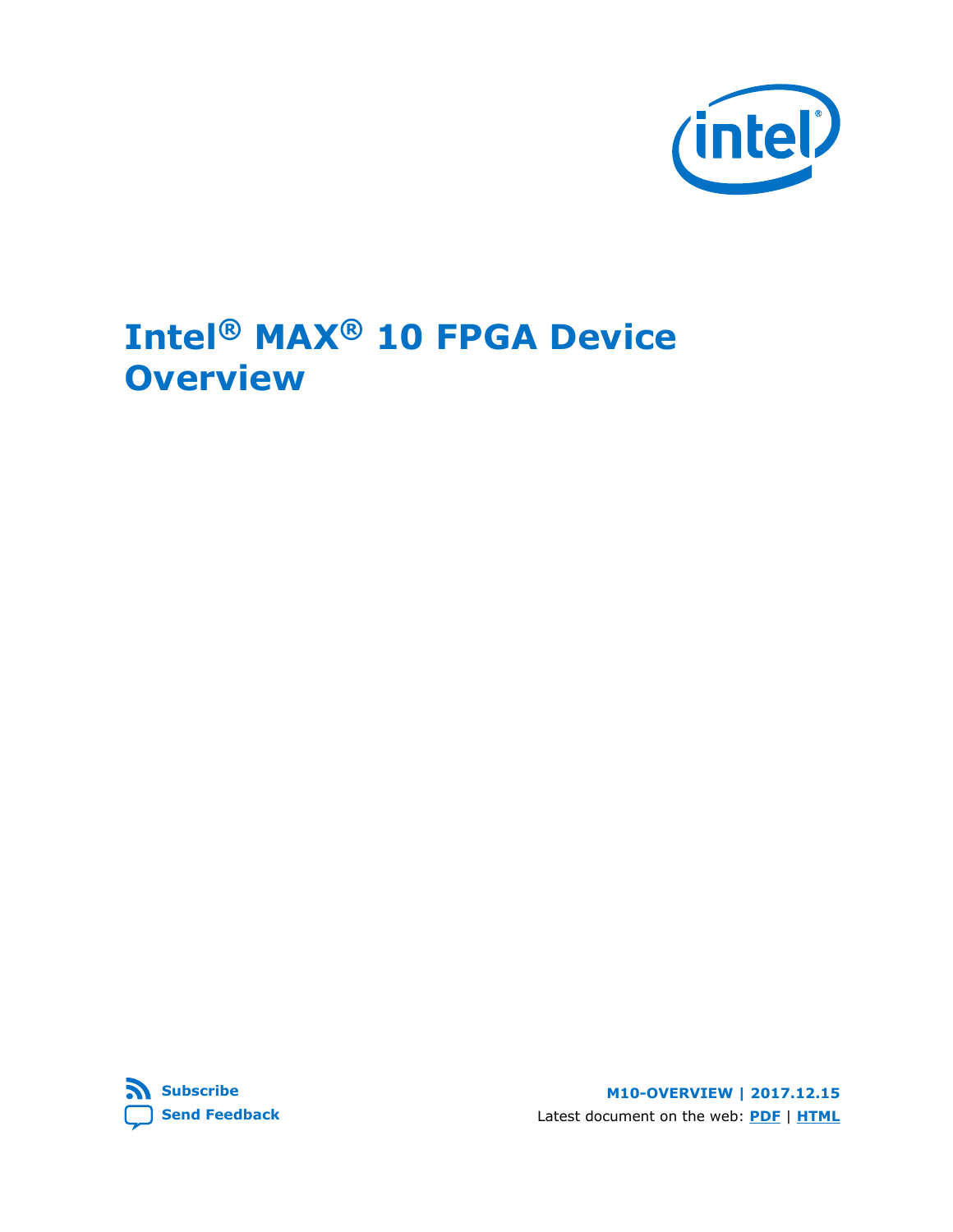

| Document Revision History for Intel MAX 10 FPGA Device Overview 13 |  |
|--------------------------------------------------------------------|--|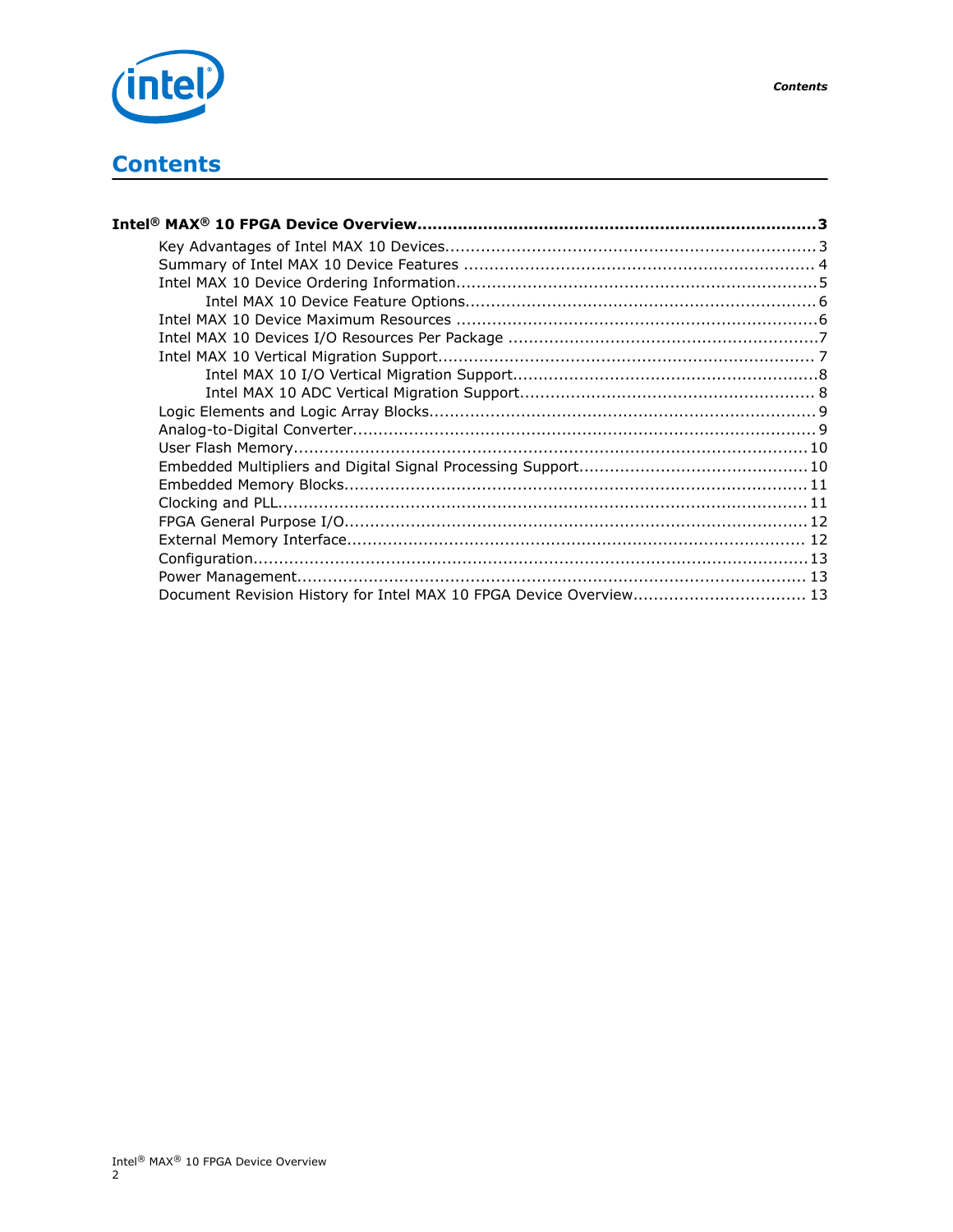

# <span id="page-2-0"></span>**Intel® MAX® 10 FPGA Device Overview**

Intel® MAX® 10 devices are single-chip, non-volatile low-cost programmable logic devices (PLDs) to integrate the optimal set of system components.

The highlights of the Intel MAX 10 devices include:

- Internally stored dual configuration flash
- User flash memory
- Instant on support
- Integrated analog-to-digital converters (ADCs)
- Single-chip Nios II soft core processor support

Intel MAX 10 devices are the ideal solution for system management, I/O expansion, communication control planes, industrial, automotive, and consumer applications.

#### **Related Links**

[Intel MAX 10 FPGA Device Datasheet](https://www.altera.com/documentation/mcn1397700832153.html#mcn1397643748870)

# **Key Advantages of Intel MAX 10 Devices**

#### **Table 1. Key Advantages of Intel MAX 10 Devices**

| <b>Advantage</b>               | <b>Supporting Feature</b>                                                                                                                                                                                  |  |  |  |  |
|--------------------------------|------------------------------------------------------------------------------------------------------------------------------------------------------------------------------------------------------------|--|--|--|--|
| Simple and fast configuration  | Secure on-die flash memory enables device configuration in less than 10 ms                                                                                                                                 |  |  |  |  |
| Flexibility and integration    | Single device integrating PLD logic, RAM, flash memory, digital signal<br>processing (DSP), ADC, phase-locked loop (PLL), and I/Os<br>Small packages available from 3 mm $\times$ 3 mm                     |  |  |  |  |
| Low power                      | Sleep mode—significant standby power reduction and resumption in less than<br>$1 \text{ ms}$<br>Longer battery life—resumption from full power-off in less than 10 ms                                      |  |  |  |  |
| 20-year-estimated life cycle   | Built on TSMC's 55 nm embedded flash process technology                                                                                                                                                    |  |  |  |  |
| High productivity design tools | Intel Quartus <sup>®</sup> Prime Lite edition (no cost license)<br>Platform Designer (Standard) system integration tool<br>DSP Builder for Intel FPGAs<br>Nios <sup>®</sup> II Embedded Design Suite (EDS) |  |  |  |  |

Intel Corporation. All rights reserved. Intel, the Intel logo, Altera, Arria, Cyclone, Enpirion, MAX, Nios, Quartus and Stratix words and logos are trademarks of Intel Corporation or its subsidiaries in the U.S. and/or other countries. Intel warrants performance of its FPGA and semiconductor products to current specifications in accordance with Intel's standard warranty, but reserves the right to make changes to any products and services at any time without notice. Intel assumes no responsibility or liability arising out of the application or use of any information, product, or service described herein except as expressly agreed to in writing by Intel. Intel customers are advised to obtain the latest version of device specifications before relying on any published information and before placing orders for products or services. \*Other names and brands may be claimed as the property of others.

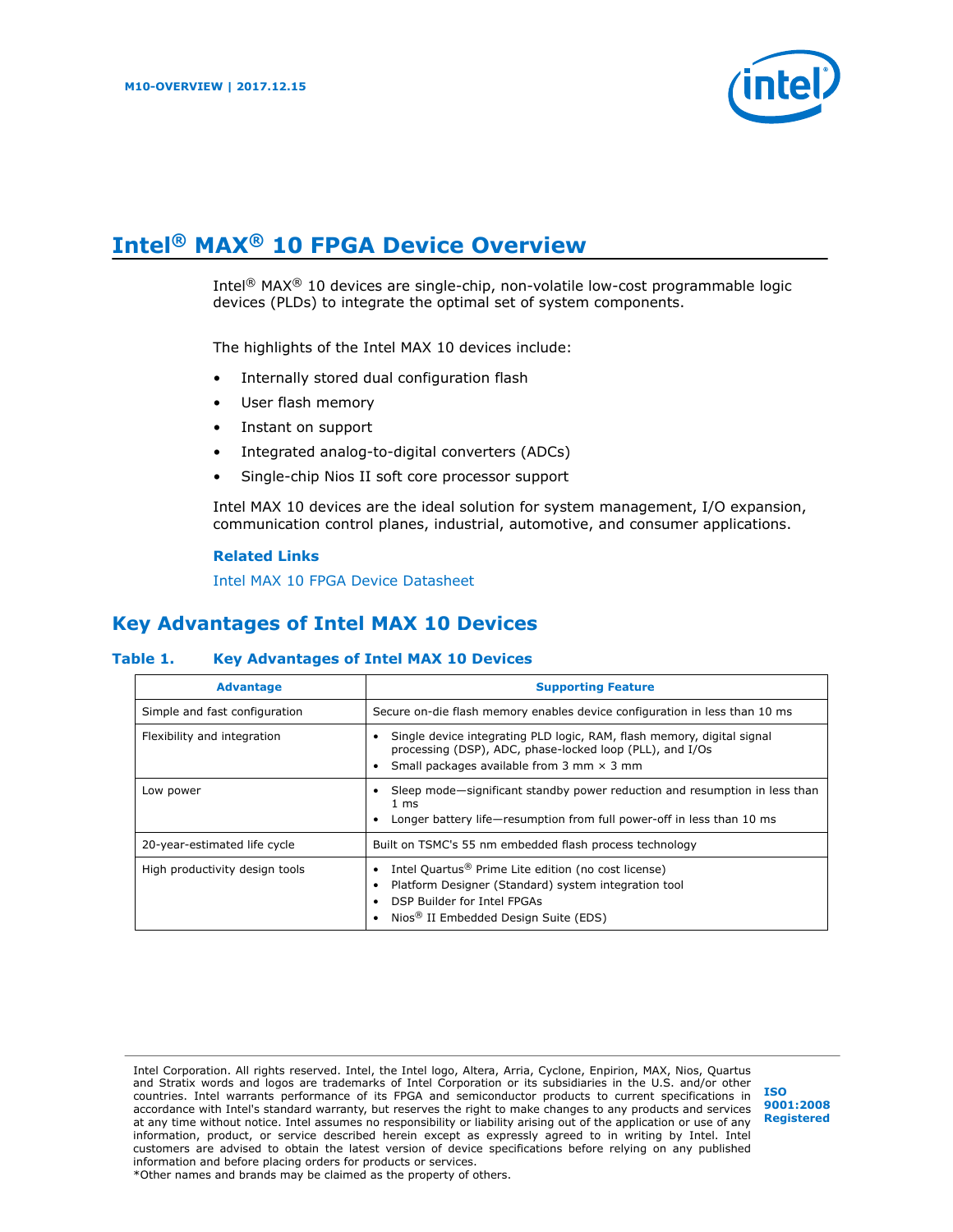<span id="page-3-0"></span>

### **Summary of Intel MAX 10 Device Features**

### **Table 2. Summary of Features for Intel MAX 10 Devices**

| <b>Feature</b>                       | <b>Description</b>                                                                                                                                                                                                                                           |
|--------------------------------------|--------------------------------------------------------------------------------------------------------------------------------------------------------------------------------------------------------------------------------------------------------------|
| Technology                           | 55 nm TSMC Embedded Flash (Flash + SRAM) process technology                                                                                                                                                                                                  |
| Packaging                            | Low cost, small form factor packages-support multiple packaging<br>$\bullet$<br>technologies and pin pitches<br>Multiple device densities with compatible package footprints for seamless<br>migration between different device densities<br>RoHS6-compliant |
| Core architecture                    | 4-input look-up table (LUT) and single register logic element (LE)<br>LEs arranged in logic array block (LAB)<br>$\bullet$<br>Embedded RAM and user flash memory<br>Clocks and PLLs<br>$\bullet$<br>Embedded multiplier blocks<br>General purpose I/Os       |
| Internal memory blocks               | M9K-9 kilobits (Kb) memory blocks<br>$\bullet$<br>Cascadable blocks to create RAM, dual port, and FIFO functions<br>$\bullet$                                                                                                                                |
| User flash memory (UFM)              | User accessible non-volatile storage<br>$\bullet$<br>High speed operating frequency<br>$\bullet$<br>Large memory size<br>$\bullet$<br>High data retention<br>$\bullet$<br>Multiple interface option                                                          |
| Embedded multiplier blocks           | One $18 \times 18$ or two 9 $\times$ 9 multiplier modes<br>$\bullet$<br>Cascadable blocks enabling creation of filters, arithmetic functions, and image<br>processing pipelines                                                                              |
| <b>ADC</b>                           | $\bullet$<br>12-bit successive approximation register (SAR) type<br>Up to 17 analog inputs<br>$\bullet$<br>Cumulative speed up to 1 million samples per second (MSPS)<br>Integrated temperature sensing capability                                           |
| Clock networks                       | Global clocks support<br>$\bullet$<br>High speed frequency in clock network                                                                                                                                                                                  |
| Internal oscillator                  | Built-in internal ring oscillator                                                                                                                                                                                                                            |
| PLLs                                 | Analog-based<br>Low jitter<br>$\bullet$<br>• High precision clock synthesis<br>• Clock delay compensation<br>Zero delay buffering<br>$\bullet$<br>Multiple output taps<br>$\bullet$                                                                          |
| General-purpose I/Os (GPIOs)         | • Multiple I/O standards support<br>On-chip termination (OCT)<br>$\bullet$<br>Up to 830 megabits per second (Mbps) LVDS receiver, 800 Mbps LVDS<br>$\bullet$<br>transmitter                                                                                  |
| External memory interface (EMIF) (1) | Supports up to 600 Mbps external memory interfaces:<br>continued                                                                                                                                                                                             |
|                                      |                                                                                                                                                                                                                                                              |

<sup>(1)</sup> EMIF is only supported in selected Intel MAX 10 device density and package combinations. Refer to the *External Memory Interface User Guide* for more information.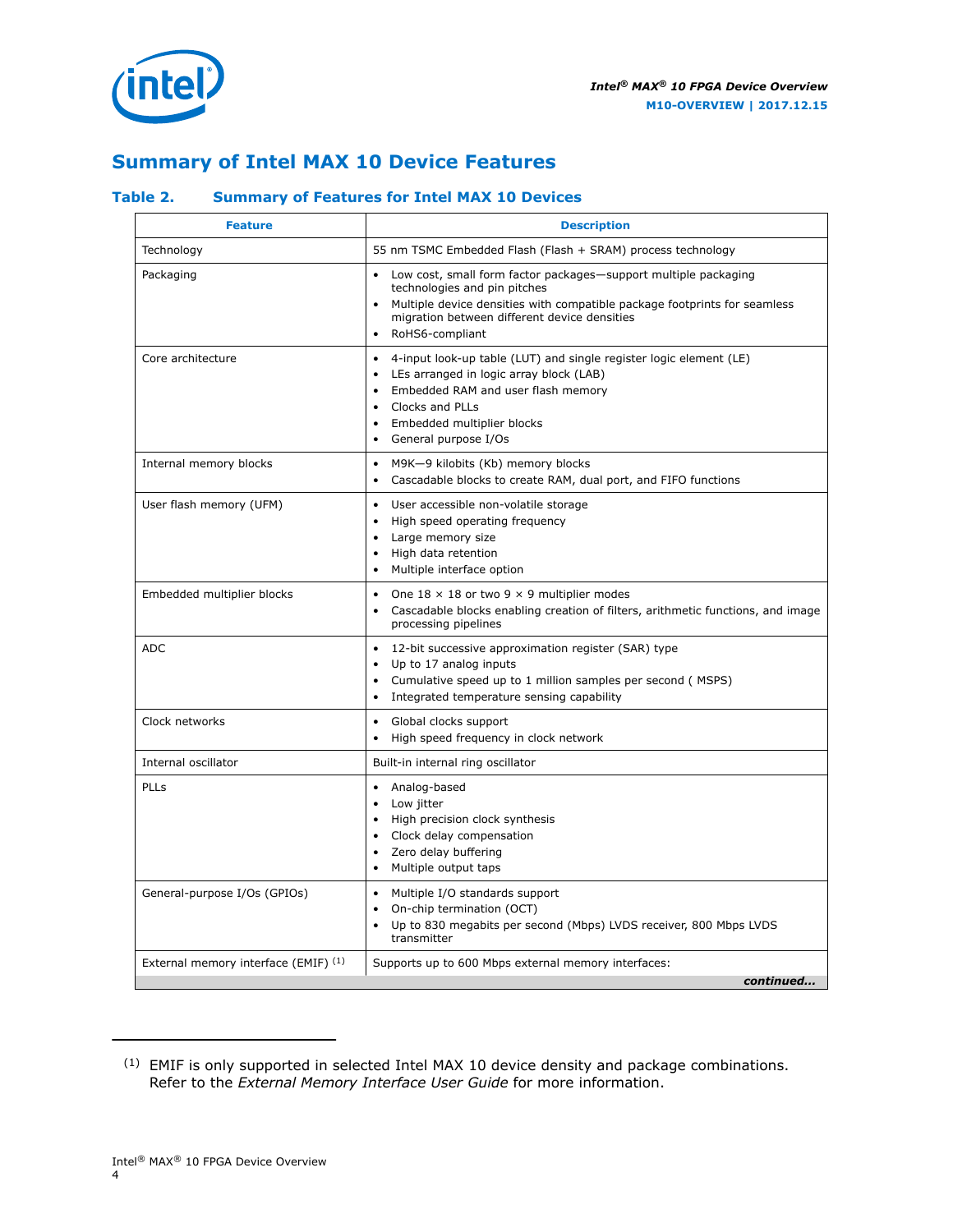

<span id="page-4-0"></span>

| <b>Feature</b>                | <b>Description</b>                                                                                                                                                                                                                                                                                                                      |  |  |  |  |
|-------------------------------|-----------------------------------------------------------------------------------------------------------------------------------------------------------------------------------------------------------------------------------------------------------------------------------------------------------------------------------------|--|--|--|--|
|                               | DDR3, DDR3L, DDR2, LPDDR2 (on 10M16, 10M25, 10M40, and 10M50.)<br>SRAM (Hardware support only)                                                                                                                                                                                                                                          |  |  |  |  |
|                               | Note: For 600 Mbps performance, -6 device speed grade is required.<br>Performance varies according to device grade (commercial, industrial, or<br>automotive) and device speed grade $(-6 \text{ or } -7)$ . Refer to the <i>Intel MAX</i><br>10 FPGA Device Datasheet or External Memory Interface Spec Estimator<br>for more details. |  |  |  |  |
| Configuration                 | Internal configuration                                                                                                                                                                                                                                                                                                                  |  |  |  |  |
|                               | JTAG<br>$\bullet$<br>Advanced Encryption Standard (AES) 128-bit encryption and compression<br>options<br>Flash memory data retention of 20 years at 85 °C                                                                                                                                                                               |  |  |  |  |
| Flexible power supply schemes | Single- and dual-supply device options<br>Dynamically controlled input buffer power down<br>Sleep mode for dynamic power reduction                                                                                                                                                                                                      |  |  |  |  |

# **Intel MAX 10 Device Ordering Information**

#### **Figure 1. Sample Ordering Code and Available Options for Intel MAX 10 Devices**



*Note:* The –I6 and –A6 speed grades of the Intel MAX 10 FPGA devices are not available by default in the Intel Quartus Prime software. Contact your local Intel sales representatives for support.

#### **Related Links**

#### [Intel FPGA Product Selector](http://www.altera.com/products/selector/psg-selector.html)

Provides the latest information about Intel FPGAs.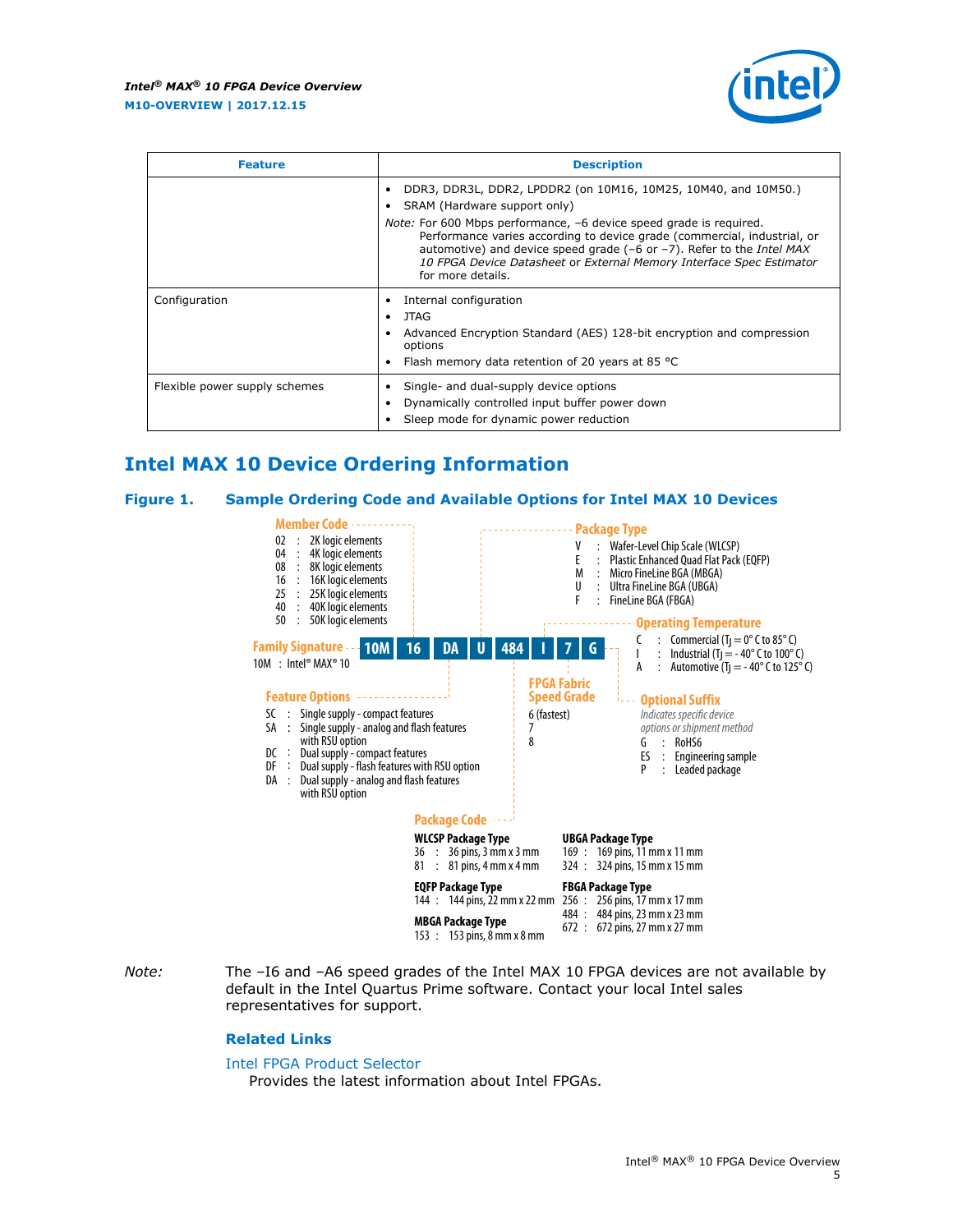<span id="page-5-0"></span>

### **Intel MAX 10 Device Feature Options**

#### **Table 3. Feature Options for Intel MAX 10 Devices**

| <b>Option</b> | <b>Feature</b>                                                                                                                                                                          |
|---------------|-----------------------------------------------------------------------------------------------------------------------------------------------------------------------------------------|
| Compact       | Devices with core architecture featuring single configuration image with self-configuration capability                                                                                  |
| Flash         | Devices with core architecture featuring:<br>Dual configuration image with self-configuration capability<br>Remote system upgrade capability<br>Memory initialization                   |
| Analog        | Devices with core architecture featuring:<br>Dual configuration image with self-configuration capability<br>Remote system upgrade capability<br>Memory initialization<br>Integrated ADC |

### **Intel MAX 10 Device Maximum Resources**

### **Table 4. Maximum Resource Counts for Intel MAX 10 Devices**

|                              | <b>Resource</b>            |                |                |                | <b>Device</b>  |                |                |                |
|------------------------------|----------------------------|----------------|----------------|----------------|----------------|----------------|----------------|----------------|
|                              |                            | <b>10M02</b>   | <b>10M04</b>   | <b>10M08</b>   | <b>10M16</b>   | <b>10M25</b>   | <b>10M40</b>   | <b>10M50</b>   |
|                              | Logic Elements (LE) (K)    | 2              | 4              | 8              | 16             | 25             | 40             | 50             |
| M9K Memory (Kb)              |                            | 108            | 189            | 378            | 549            | 675            | 1,260          | 1,638          |
|                              | User Flash Memory (Kb) (2) | 96             | 1,248          | 1,376          | 2,368          | 3,200          | 5,888          | 5,888          |
| $18 \times 18$ Multiplier    |                            | 16             | 20             | 24             | 45             | 55             | 125            | 144            |
| <b>PLL</b>                   |                            | $\overline{2}$ | $\overline{2}$ | 2              | 4              | $\overline{4}$ | 4              | $\overline{4}$ |
| GPIO                         |                            | 246            | 246            | 250            | 320            | 360            | 500            | 500            |
| <b>LVDS</b>                  | Dedicated<br>Transmitter   | 15             | 15             | 15             | 22             | 24             | 30             | 30             |
|                              | Emulated<br>Transmitter    | 114            | 114            | 116            | 151            | 171            | 241            | 241            |
|                              | Dedicated Receiver         | 114            | 114            | 116            | 151            | 171            | 241            | 241            |
| Internal Configuration Image |                            | $\mathbf{1}$   | $\overline{2}$ | $\overline{2}$ | $\overline{2}$ | 2              | $\overline{2}$ | $\overline{2}$ |
| <b>ADC</b>                   |                            |                | 1              | 1              | 1              | $\overline{2}$ | 2              | 2              |

<sup>(2)</sup> The maximum possible value including user flash memory and configuration flash memory. For more information, refer to [Intel MAX 10 User Flash Memory User Guide](https://www.altera.com/documentation/vgo1395753117436.html#vgo1395811844282).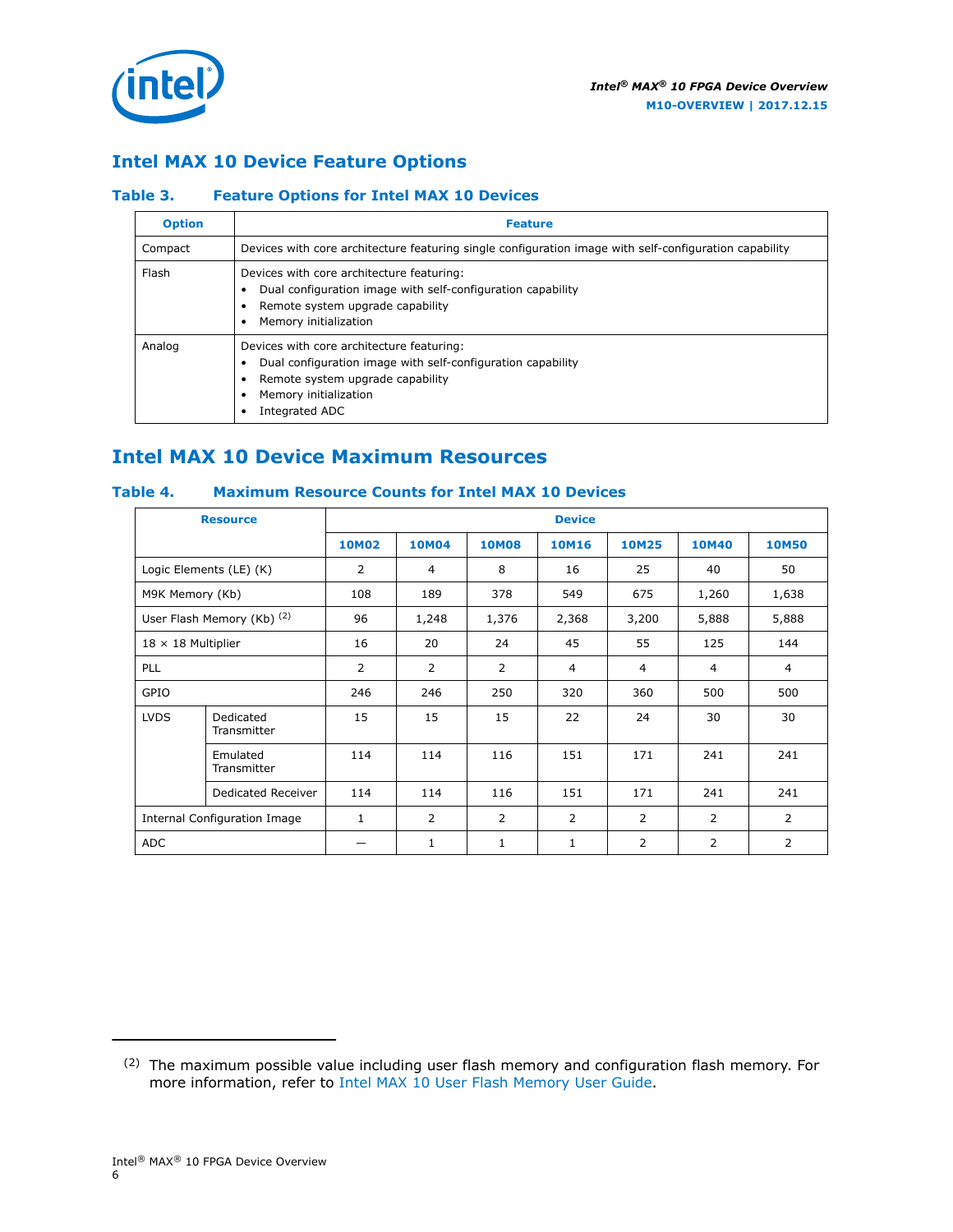

## <span id="page-6-0"></span>**Intel MAX 10 Devices I/O Resources Per Package**

### **Table 5. Package Plan for Intel MAX 10 Single Power Supply Devices**

| <b>Device</b> | <b>Package</b>    |                                    |                      |                             |                                      |  |  |  |
|---------------|-------------------|------------------------------------|----------------------|-----------------------------|--------------------------------------|--|--|--|
|               | <b>Type</b>       | M153<br>153-pin MBGA               | U169<br>169-pin UBGA | <b>U324</b><br>324-pin UBGA | E144<br>144-pin EQFP                 |  |  |  |
|               | <b>Size</b>       | $8 \text{ mm} \times 8 \text{ mm}$ | 11 mm $\times$ 11 mm | $15$ mm $\times$ 15 mm      | $22 \text{ mm} \times 22 \text{ mm}$ |  |  |  |
|               | <b>Ball Pitch</b> | $0.5$ mm                           | $0.8$ mm             | $0.8$ mm                    | $0.5$ mm                             |  |  |  |
| 10M02         |                   | 112                                | 130                  | 246                         | 101                                  |  |  |  |
| 10M04         |                   | 112                                | 130                  | 246                         | 101                                  |  |  |  |
| 10M08         |                   | 112                                | 130                  | 246                         | 101                                  |  |  |  |
| 10M16         |                   |                                    | 130                  | 246                         | 101                                  |  |  |  |
| 10M25         |                   |                                    |                      |                             | 101                                  |  |  |  |
| 10M40         |                   |                                    | –                    | –                           | 101                                  |  |  |  |
| 10M50         |                   |                                    |                      |                             | 101                                  |  |  |  |

### **Table 6. Package Plan for Intel MAX 10 Dual Power Supply Devices**

| <b>Device</b> |                   | <b>Package</b> |                                                |                                                       |                             |                             |                             |  |  |
|---------------|-------------------|----------------|------------------------------------------------|-------------------------------------------------------|-----------------------------|-----------------------------|-----------------------------|--|--|
|               | <b>Type</b>       | <b>V36</b>     | <b>V81</b>                                     | <b>U324</b><br>36-pin WLCSP 81-pin WLCSP 324-pin UBGA | <b>F256</b><br>256-pin FBGA | <b>F484</b><br>484-pin FBGA | <b>F672</b><br>672-pin FBGA |  |  |
|               | <b>Size</b>       |                | $3$ mm $\times$ 3 mm $ 4$ mm $\times$ 4 mm $ $ | $15 \text{ mm} \times 15$<br>mm                       | $17$ mm $\times$ 17<br>mm   | $23$ mm $\times$ 23<br>mm   | $27$ mm $\times$ 27<br>mm   |  |  |
|               | <b>Ball Pitch</b> | $0.4$ mm       | $0.4$ mm                                       | $0.8$ mm                                              | 1.0 <sub>mm</sub>           | 1.0 <sub>mm</sub>           | 1.0 <sub>mm</sub>           |  |  |
| 10M02         |                   | 27             |                                                | 160                                                   |                             |                             |                             |  |  |
| 10M04         |                   |                |                                                | 246                                                   | 178                         |                             |                             |  |  |
| 10M08         |                   |                | 56                                             | 246                                                   | 178                         | 250                         |                             |  |  |
| 10M16         |                   |                |                                                | 246                                                   | 178                         | 320                         |                             |  |  |
| 10M25         |                   |                |                                                |                                                       | 178                         | 360                         |                             |  |  |
| 10M40         |                   |                |                                                |                                                       | 178                         | 360                         | 500                         |  |  |
| 10M50         |                   |                |                                                |                                                       | 178                         | 360                         | 500                         |  |  |

### **Related Links**

- [Intel MAX 10 General Purpose I/O User Guide](https://www.altera.com/documentation/sam1393999966669.html#sam1394000084476)
- [Intel MAX 10 High-Speed LVDS I/O User Guide](https://www.altera.com/documentation/sam1394433606063.html#sam1394433911642)

### **Intel MAX 10 Vertical Migration Support**

Vertical migration supports the migration of your design to other Intel MAX 10 devices of different densities in the same package with similar I/O and ADC resources.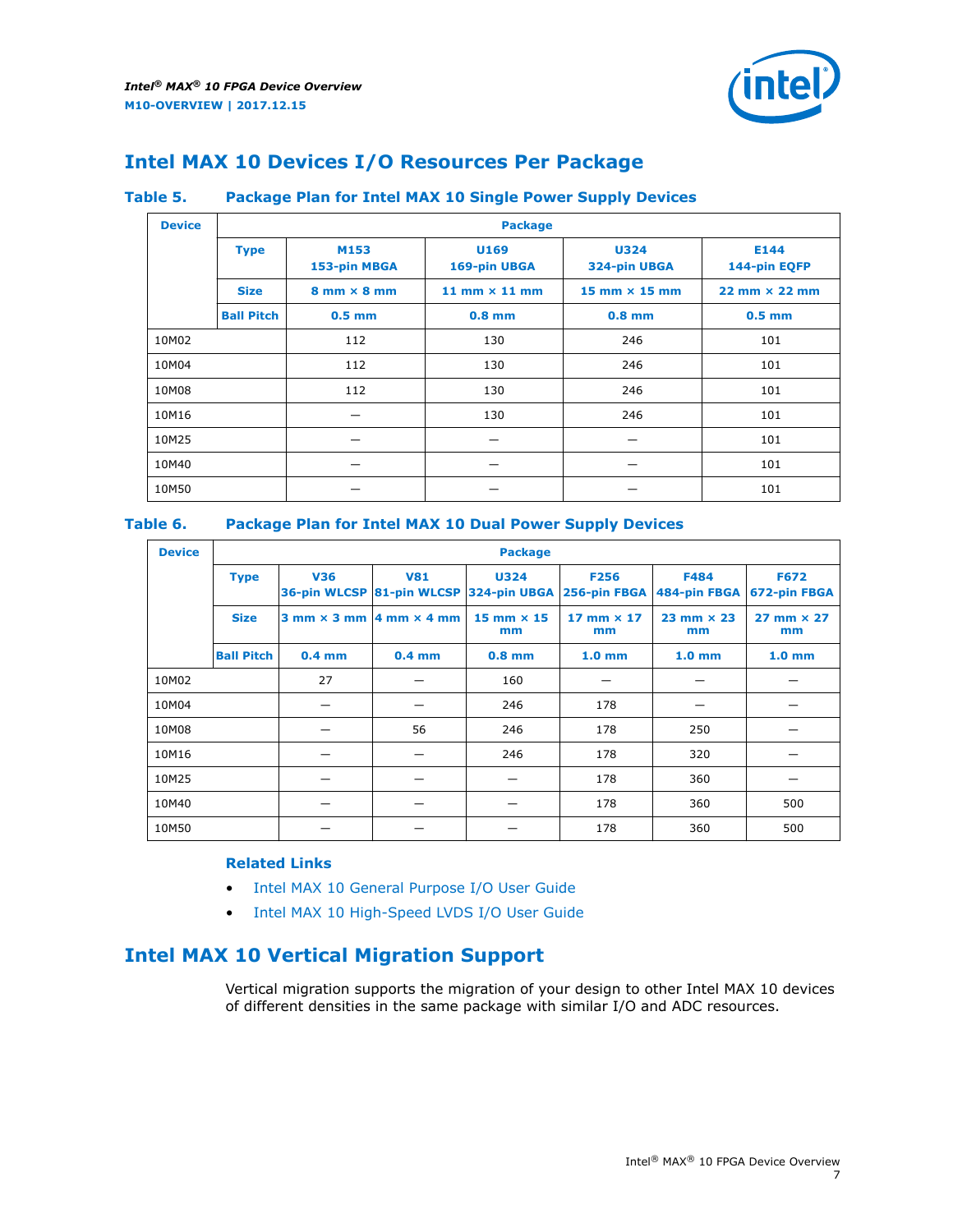<span id="page-7-0"></span>

### **Intel MAX 10 I/O Vertical Migration Support**

#### **Figure 2. Migration Capability Across Intel MAX 10 Devices**

- The arrows indicate the migration paths. The devices included in each vertical migration path are shaded. Non-migratable devices are omitted. Some packages have several migration paths. Devices with lesser I/O resources in the same path have lighter shades.
- To achieve the full I/O migration across product lines in the same migration path, restrict I/Os usage to match the product line with the lowest I/O count.

|               | <b>Package</b>                   |            |      |      |             |      |                                    |      |      |
|---------------|----------------------------------|------------|------|------|-------------|------|------------------------------------|------|------|
| <b>Device</b> | <b>V36</b>                       | <b>V81</b> | M153 | U169 | <b>U324</b> | F256 | E144                               | F484 | F672 |
| 10M02         |                                  |            |      |      |             |      |                                    |      |      |
| 10M04         |                                  |            |      |      |             |      |                                    |      |      |
| 10M08         |                                  |            |      |      |             |      |                                    |      |      |
| 10M16         |                                  |            |      |      |             |      |                                    |      |      |
| 10M25         |                                  |            |      |      |             |      |                                    |      |      |
| 10M40         |                                  |            |      |      |             |      |                                    |      |      |
| 10M50         |                                  |            |      |      |             |      |                                    |      |      |
|               | <b>Dual Power Supply Devices</b> |            |      |      |             |      | <b>Single Power Supply Devices</b> |      |      |

*Note:* To verify the pin migration compatibility, use the Pin Migration View window in the Intel Quartus Prime software Pin Planner.

### **Intel MAX 10 ADC Vertical Migration Support**

#### **Figure 3. ADC Vertical Migration Across Intel MAX 10 Devices**

The arrows indicate the ADC migration paths. The devices included in each vertical migration path are shaded.

|                                                                                                                                                                                                                         | Package          |      |      |                  |      |      |      |  |  |
|-------------------------------------------------------------------------------------------------------------------------------------------------------------------------------------------------------------------------|------------------|------|------|------------------|------|------|------|--|--|
| <b>Device</b>                                                                                                                                                                                                           | M <sub>153</sub> | U169 | U324 | F <sub>256</sub> | E144 | F484 | F672 |  |  |
| 10M04                                                                                                                                                                                                                   |                  |      |      |                  |      |      |      |  |  |
| 10M08                                                                                                                                                                                                                   |                  |      |      |                  |      |      |      |  |  |
| 10M16                                                                                                                                                                                                                   |                  |      |      |                  |      |      |      |  |  |
| 10M25                                                                                                                                                                                                                   |                  |      |      |                  |      |      |      |  |  |
| 10M40                                                                                                                                                                                                                   |                  |      |      |                  |      |      |      |  |  |
| 10M50                                                                                                                                                                                                                   |                  |      |      |                  |      |      |      |  |  |
| <b>Dual ADC Device:</b> Each ADC (ADC1 and ADC2) supports 1 dedicated analog input pin and 8 dual function pins.<br>Single ADC Device: Single ADC that supports 1 dedicated analog input pin and 16 dual function pins. |                  |      |      |                  |      |      |      |  |  |

**Single ADC Device:** Single ADC that supports 1 dedicated analog input pin and 8 dual function pins.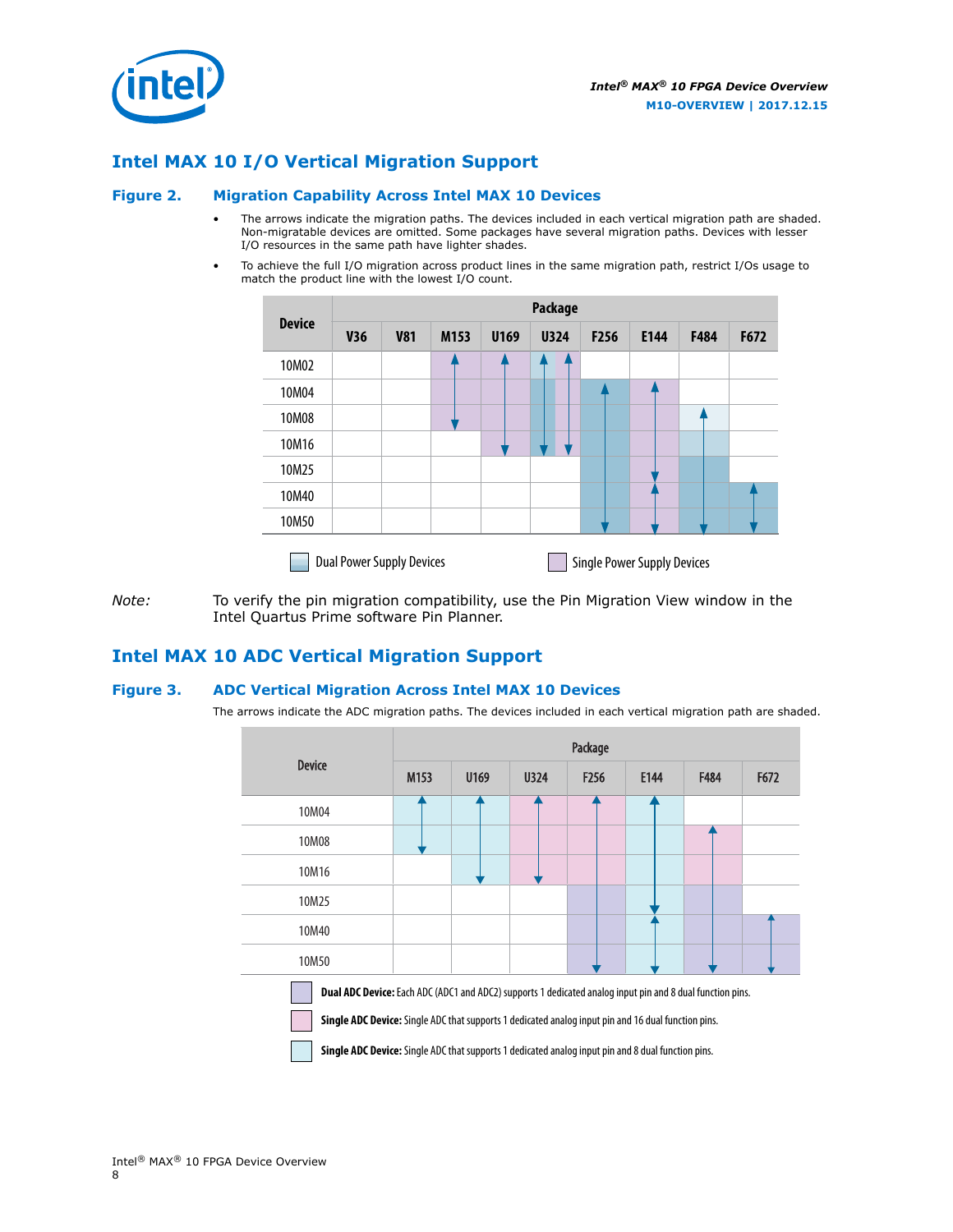

| <b>Source</b>     | Target            | <b>Migratable Pins</b>                                                                                       |
|-------------------|-------------------|--------------------------------------------------------------------------------------------------------------|
| Single ADC device | Single ADC device | You can migrate all ADC input pins                                                                           |
| Dual ADC device   | Dual ADC device   |                                                                                                              |
| Single ADC device | Dual ADC device   | One dedicated analog input pin.                                                                              |
| Dual ADC device   | Single ADC device | Eight dual function pins from the ADC1 block of the<br>source device to the ADC1 block of the target device. |

#### <span id="page-8-0"></span>**Table 7. Pin Migration Conditions for ADC Migration**

# **Logic Elements and Logic Array Blocks**

The LAB consists of 16 logic elements (LE) and a LAB-wide control block. An LE is the smallest unit of logic in the Intel MAX 10 device architecture. Each LE has four inputs, a four-input look-up table (LUT), a register, and output logic. The four-input LUT is a function generator that can implement any function with four variables.

#### **Figure 4. Intel MAX 10 Device Family LEs**



### **Analog-to-Digital Converter**

Intel MAX 10 devices feature up to two ADCs. You can use the ADCs to monitor many different signals, including on-chip temperature.

#### **Table 8. ADC Features**

| <b>Feature</b>             | <b>Description</b>                                                                                                                                                                                  |
|----------------------------|-----------------------------------------------------------------------------------------------------------------------------------------------------------------------------------------------------|
| 12-bit resolution          | Translates analog signal to digital data for information processing, computing,<br>data transmission, and control systems<br>Provides a 12-bit digital representation of the observed analog signal |
| Up to 1 MSPS sampling rate | Monitors single-ended external inputs with a cumulative sampling rate of 25<br>kilosamples per second to 1 MSPS in normal mode                                                                      |
|                            |                                                                                                                                                                                                     |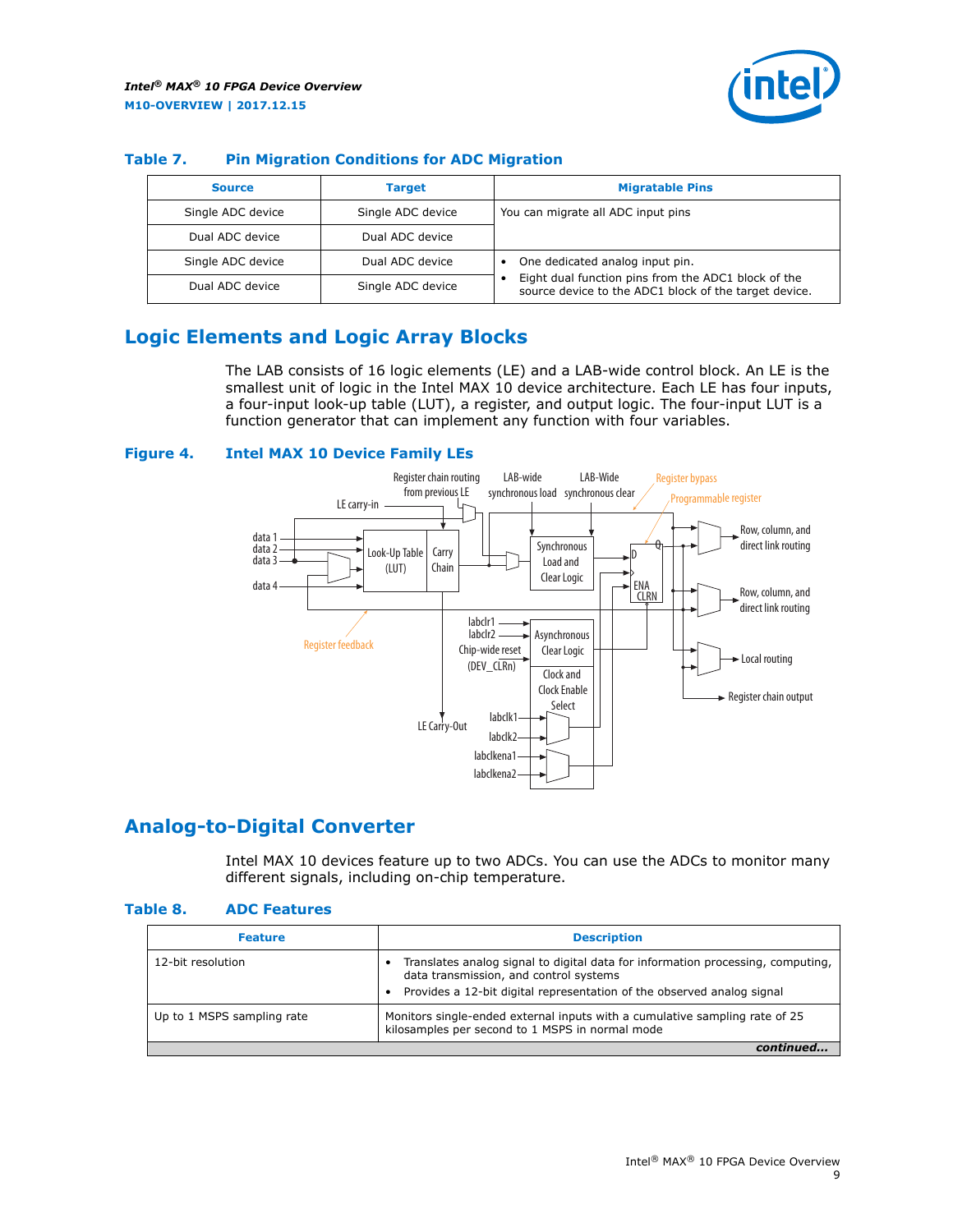<span id="page-9-0"></span>

| <b>Feature</b>                                                  | <b>Description</b>                                                                                                                    |  |
|-----------------------------------------------------------------|---------------------------------------------------------------------------------------------------------------------------------------|--|
| Up to 17 single-ended external inputs<br>for single ADC devices | One dedicated analog and 16 dual function input pins                                                                                  |  |
| Up to 18 single-ended external inputs<br>for dual ADC devices   | One dedicated analog and eight dual-function input pins in each ADC block<br>Simultaneous measurement capability for dual ADC devices |  |
| On-chip temperature sensor                                      | Monitors external temperature data input with a sampling rate of up to 50<br>kilosamples per second                                   |  |

### **User Flash Memory**

The user flash memory (UFM) block in Intel MAX 10 devices stores non-volatile information.

UFM provides an ideal storage solution that you can access using Avalon Memory-Mapped (Avalon-MM) slave interface protocol.

#### **Table 9. UFM Features**

| <b>Features</b>     | <b>Capacity</b>                                                             |
|---------------------|-----------------------------------------------------------------------------|
| Endurance           | Counts to at least 10,000 program/erase cycles                              |
| Data retention      | 20 years at 85 $^{\circ}$ C<br>٠<br>10 years at 100 °C<br>$\bullet$         |
| Operating frequency | Maximum 116 MHz for parallel interface and 7.25 MHz for<br>serial interface |
| Data length         | Stores data up to 32 bits length in parallel                                |

### **Embedded Multipliers and Digital Signal Processing Support**

Intel MAX 10 devices support up to 144 embedded multiplier blocks. Each block supports one individual  $18 \times 18$ -bit multiplier or two individual  $9 \times 9$ -bit multipliers.

With the combination of on-chip resources and external interfaces in Intel MAX 10 devices, you can build DSP systems with high performance, low system cost, and low power consumption.

You can use the Intel MAX 10 device on its own or as a DSP device co-processor to improve price-to-performance ratios of DSP systems.

You can control the operation of the embedded multiplier blocks using the following options:

- Parameterize the relevant IP cores with the Intel Quartus Prime parameter editor
- Infer the multipliers directly with VHDL or Verilog HDL

System design features provided for Intel MAX 10 devices: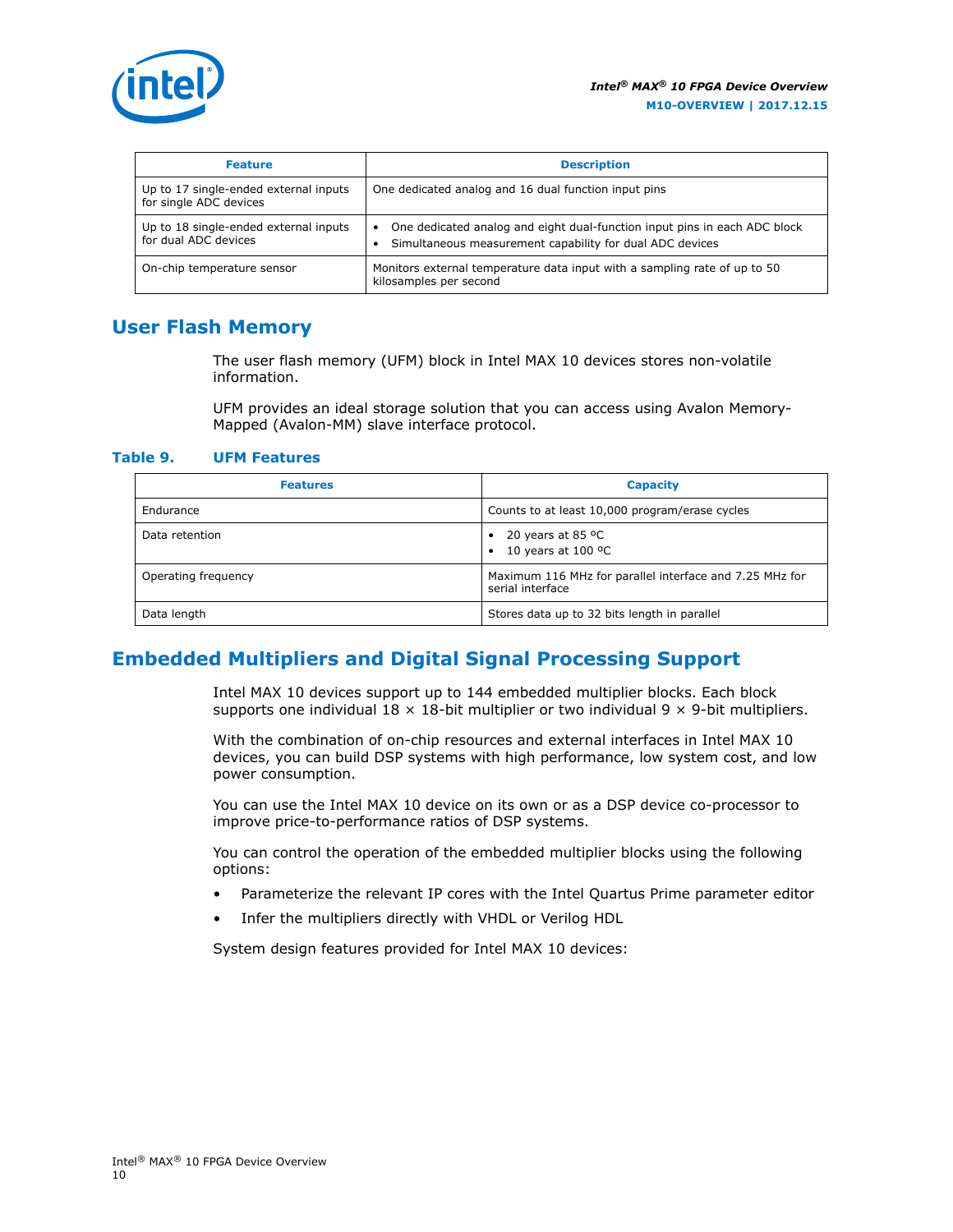

- <span id="page-10-0"></span>DSP IP cores:
	- Common DSP processing functions such as finite impulse response (FIR), fast Fourier transform (FFT), and numerically controlled oscillator (NCO) functions
	- Suites of common video and image processing functions
- Complete reference designs for end-market applications
- DSP Builder for Intel FPGAs interface tool between the Intel Quartus Prime software and the MathWorks Simulink and MATLAB design environments
- DSP development kits

### **Embedded Memory Blocks**

The embedded memory structure consists of M9K memory blocks columns. Each M9K memory block of a Intel MAX 10 device provides 9 Kb of on-chip memory capable of operating at up to 284 MHz. The embedded memory structure consists of M9K memory blocks columns. Each M9K memory block of a Intel MAX 10 device provides 9 Kb of on-chip memory. You can cascade the memory blocks to form wider or deeper logic structures.

You can configure the M9K memory blocks as RAM, FIFO buffers, or ROM.

The Intel MAX 10 device memory blocks are optimized for applications such as high throughput packet processing, embedded processor program, and embedded data storage.

| <b>Operation Modes</b> | <b>Port Widths</b>                                                            |
|------------------------|-------------------------------------------------------------------------------|
| Single port            | $x1, x2, x4, x8, x9, x16, x18, x32, and x36$                                  |
| Simple dual port       | $x1, x2, x4, x8, x9, x16, x18, x32, and x36$                                  |
| True dual port         | $\times1, \times2, \times4, \times8, \times9, \times16, \text{and } \times18$ |

#### **Table 10. M9K Operation Modes and Port Widths**

### **Clocking and PLL**

Intel MAX 10 devices offer the following resources: global clock (GCLK) networks and phase-locked loops (PLLs) with a 116-MHz built-in oscillator.

Intel MAX 10 devices support up to 20 global clock (GCLK) networks with operating frequency up to 450 MHz. The GCLK networks have high drive strength and low skew.

The PLLs provide robust clock management and synthesis for device clock management, external system clock management, and I/O interface clocking. The high precision and low jitter PLLs offers the following features:

- Reduction in the number of oscillators required on the board
- Reduction in the device clock pins through multiple clock frequency synthesis from a single reference clock source
- Frequency synthesis
- On-chip clock de-skew
- Jitter attenuation
- Dynamic phase-shift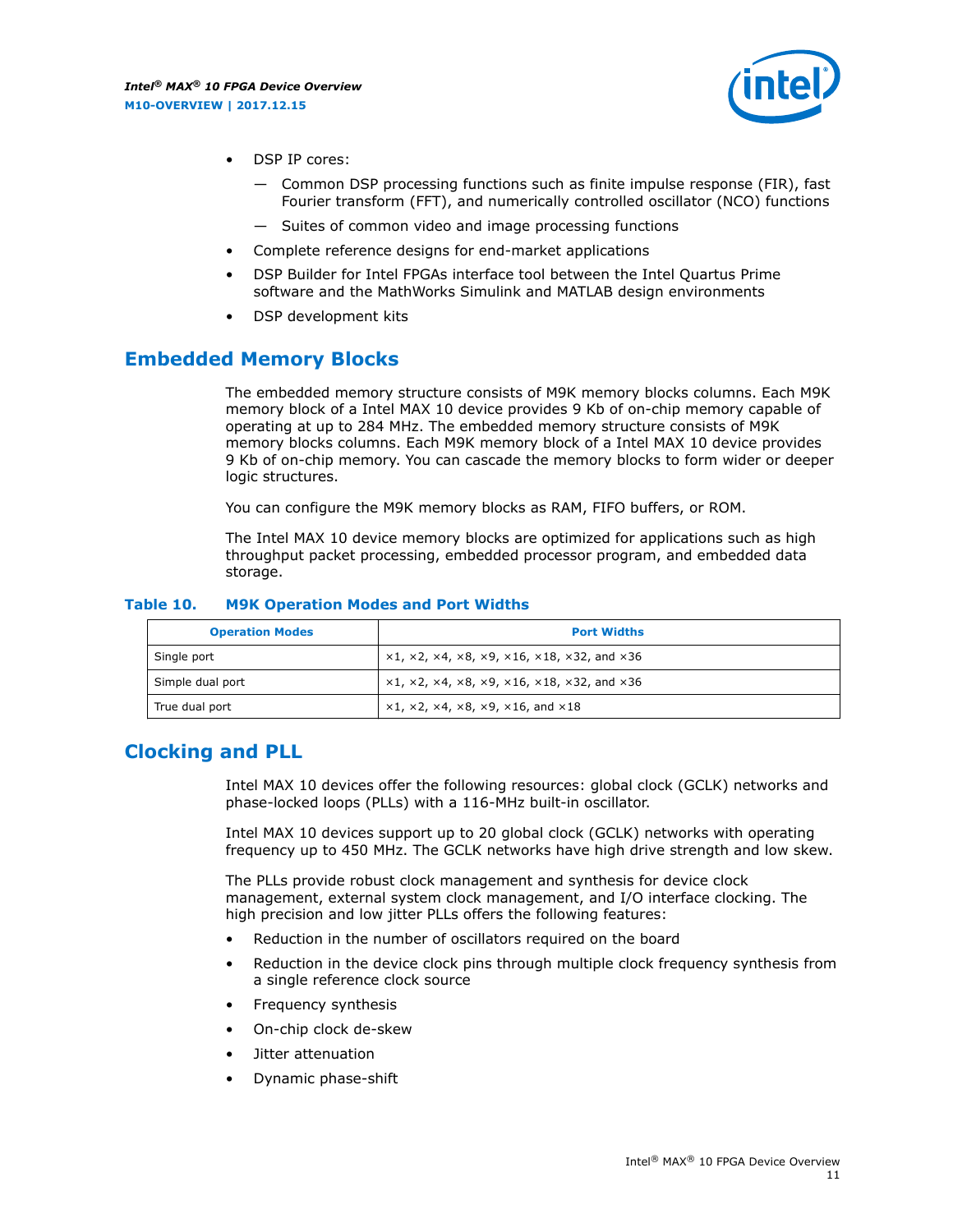

<span id="page-11-0"></span>

- Zero delay buffer
- Counter reconfiguration
- Bandwidth reconfiguration
- Programmable output duty cycle
- PLL cascading
- Reference clock switchover
- Driving of the ADC block

# **FPGA General Purpose I/O**

The Intel MAX 10 I/O buffers support a range of programmable features.

These features increase the flexibility of I/O utilization and provide an alternative to reduce the usage of external discrete components such as a pull-up resistor and a PCI clamp diode.

### **External Memory Interface**

Dual-supply Intel MAX 10 devices feature external memory interfaces solution that uses the I/O elements on the right side of the devices together with the UniPHY IP.

With this solution, you can create external memory interfaces to 16-bit SDRAM components with error correction coding (ECC).

*Note:* The external memory interface feature is available only for dual-supply Intel MAX 10 devices.

#### **Table 11. External Memory Interface Performance**

| <b>External Memory</b><br>Interface $(3)$ | <b>I/O Standard</b> | <b>Maximum Width</b> | <b>Maximum Frequency (MHz)</b> |
|-------------------------------------------|---------------------|----------------------|--------------------------------|
| <b>DDR3 SDRAM</b>                         | SSTL-15             | 16 bit $+8$ bit ECC  | 303                            |
| DDR3L SDRAM                               | SSTL-135            | 16 bit $+8$ bit ECC  | 303                            |
| <b>DDR2 SDRAM</b>                         | SSTL-18             | 16 bit $+8$ bit ECC  | 200                            |
| LPDDR2 SDRAM                              | $H SUL-12$          | 16 bit without ECC   | $200^{(4)}$                    |

### **Related Links**

[External Memory Interface Spec Estimator](http://www.altera.com/technology/memory/estimator/mem-emif-index.html)

Provides a parametric tool that allows you to find and compare the performance of the supported external memory interfaces in Intel FPGAs.

 $(3)$  The device hardware supports SRAM. Use your own design to interface with SRAM devices.

 $(4)$  To achieve the specified performance, constrain the memory device I/O and core power supply variation to within ±3%. By default, the frequency is 167 MHz.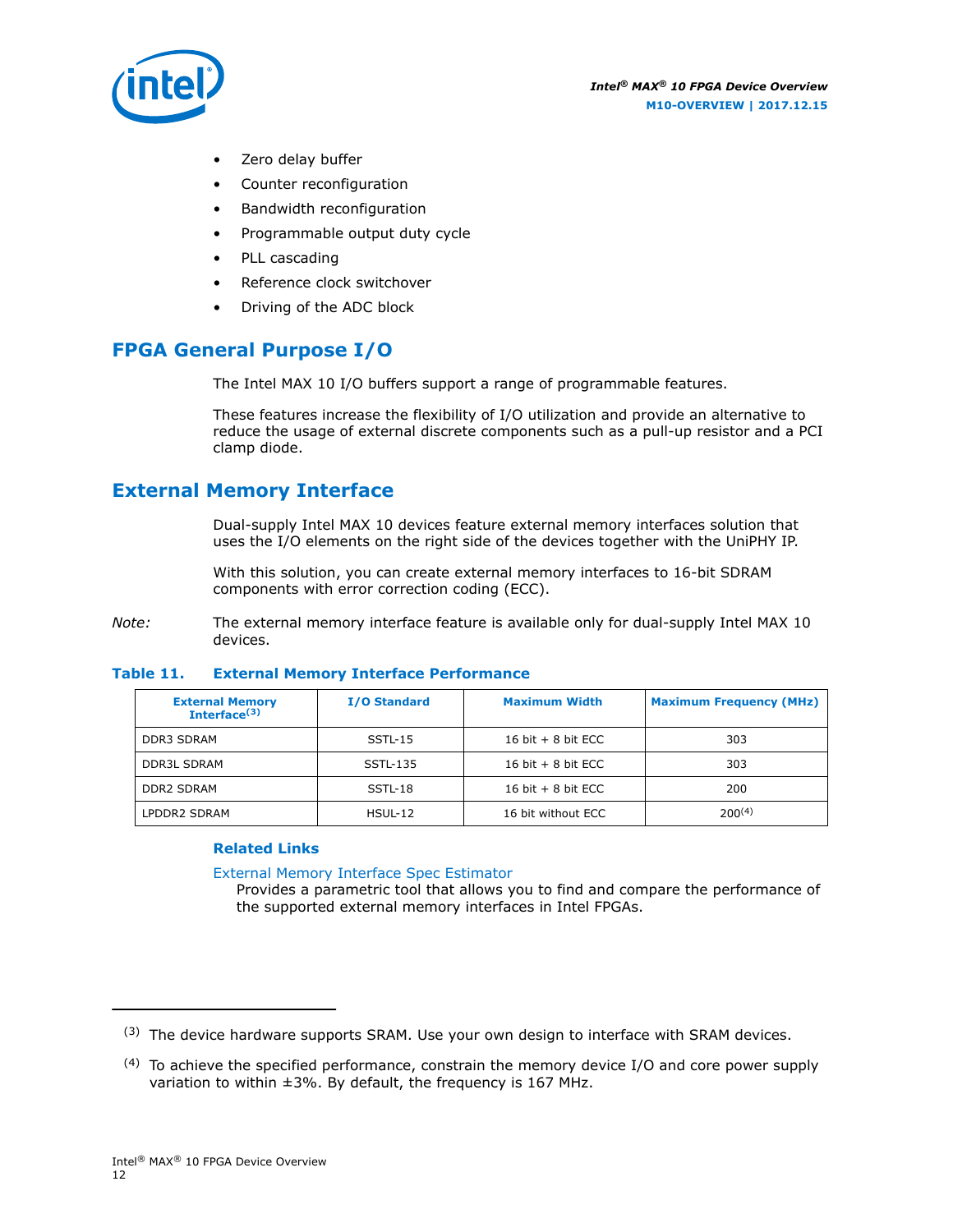

# <span id="page-12-0"></span>**Configuration**

### **Table 12. Configuration Features**

| <b>Feature</b>                    | <b>Description</b>                                                                                                                                                                       |  |  |
|-----------------------------------|------------------------------------------------------------------------------------------------------------------------------------------------------------------------------------------|--|--|
| Dual configuration                | Stores two configuration images in the configuration flash memory (CFM)<br>Selects the first configuration image to load using the CONFIG SEL pin                                        |  |  |
| Design security                   | Supports 128-bit key with non-volatile key programming<br>Limits access of the JTAG instruction during power-up in the JTAG secure mode<br>Unique device ID for each Intel MAX 10 device |  |  |
| <b>SEU Mitigation</b>             | Auto-detects cyclic redundancy check (CRC) errors during configuration<br>Provides optional CRC error detection and identification in user mode                                          |  |  |
| Dual-purpose configuration<br>pin | Functions as configuration pins prior to user mode<br>Provides options to be used as configuration pin or user I/O pin in user mode                                                      |  |  |
| Configuration data<br>compression | Decompresses the compressed configuration bitstream data in real-time during<br>configuration<br>Reduces the size of configuration image stored in the CFM                               |  |  |
| Instant-on                        | Provides the fastest power-up mode for Intel MAX 10 devices.                                                                                                                             |  |  |

#### **Table 13. Configuration Schemes for Intel MAX 10 Devices**

| <b>Configuration Scheme</b> | <b>Compression</b> | <b>Encryption</b> | <b>Dual Image</b><br><b>Configuration</b> | <b>Data Width</b> |
|-----------------------------|--------------------|-------------------|-------------------------------------------|-------------------|
| Internal Configuration      | Yes                | Yes               | Yes                                       |                   |
| <b>JTAG</b>                 | _                  |                   | -                                         |                   |

# **Power Management**

### **Table 14. Power Options**

| <b>Power Options</b>                  | <b>Advantage</b>                                                                                                                        |  |
|---------------------------------------|-----------------------------------------------------------------------------------------------------------------------------------------|--|
| Single-supply device                  | Saves board space and costs.                                                                                                            |  |
| Dual-supply device                    | Consumes less power<br>Offers higher performance<br>$\bullet$                                                                           |  |
| Power management<br>controller scheme | Reduces dynamic power consumption when certain applications are in standby mode<br>Provides a fast wake-up time of less than 1 ms.<br>٠ |  |

# **Document Revision History for Intel MAX 10 FPGA Device Overview**

| <b>Date</b>   | <b>Version</b> | <b>Changes</b>                                                                                                                                                                                                                       |
|---------------|----------------|--------------------------------------------------------------------------------------------------------------------------------------------------------------------------------------------------------------------------------------|
| December 2017 | 2017.12.15     | Added the U324 package for the Intel MAX 10 single power supply<br>devices.<br>Updated the 10M02 GPIO and LVDS count in the Maximum Resource<br>Counts for Intel MAX 10 Devices table.<br>Updated the I/O vertical migration figure. |
| February 2017 | 2017.02.21     | Rebranded as Intel.                                                                                                                                                                                                                  |
|               |                |                                                                                                                                                                                                                                      |